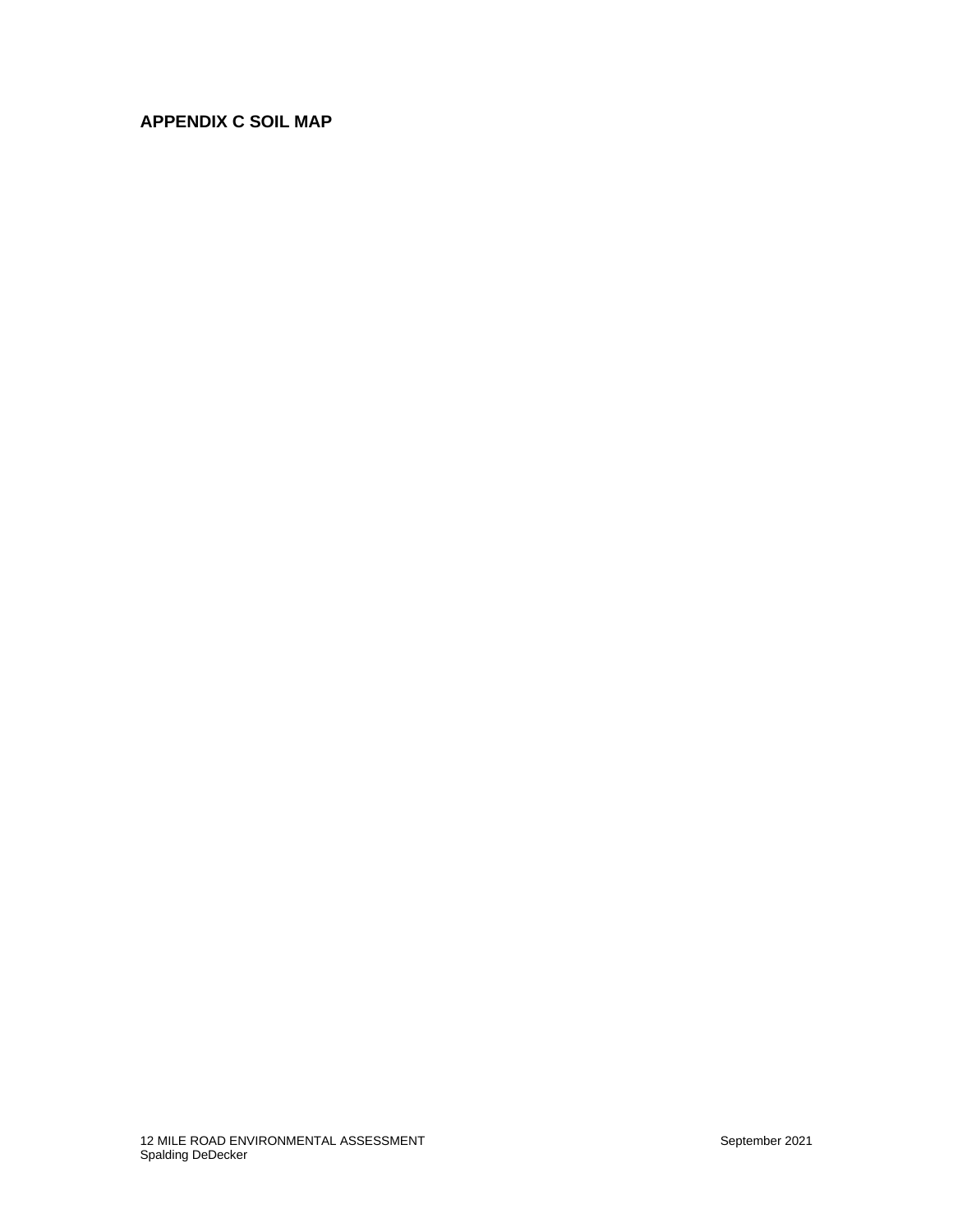

**Natural Resources USDA** 

**Conservation Service**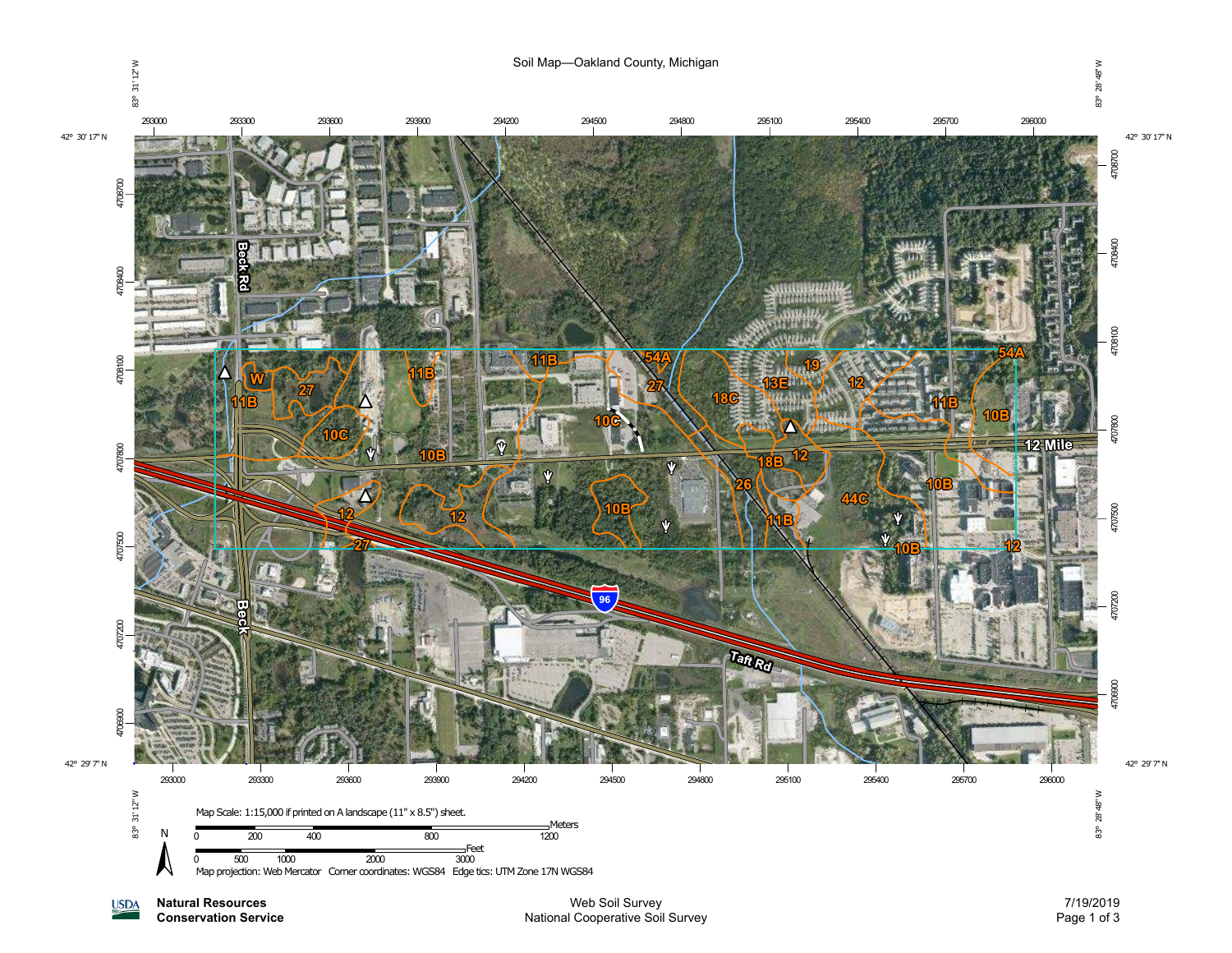| <b>MAP LEGEND</b>                                                                                 |                                                                        | <b>MAP INFORMATION</b>                                                                                                                                                                                                                                    |  |
|---------------------------------------------------------------------------------------------------|------------------------------------------------------------------------|-----------------------------------------------------------------------------------------------------------------------------------------------------------------------------------------------------------------------------------------------------------|--|
| Area of Interest (AOI)<br>Area of Interest (AOI)                                                  | Spoil Area<br>르<br><b>Stony Spot</b><br>Δ                              | The soil surveys that comprise your AOI were mapped at<br>1:15,800.                                                                                                                                                                                       |  |
| Soils<br>Soil Map Unit Polygons                                                                   | Very Stony Spot<br>ΰð<br>Ÿ<br>Wet Spot                                 | Please rely on the bar scale on each map sheet for map<br>measurements.<br>Source of Map: Natural Resources Conservation Service                                                                                                                          |  |
| Soil Map Unit Lines<br>المحالي<br>Soil Map Unit Points<br>$\Box$<br><b>Special Point Features</b> | Other<br>Δ<br><b>Special Line Features</b><br>$\overline{\phantom{a}}$ | Web Soil Survey URL:<br>Coordinate System: Web Mercator (EPSG:3857)<br>Maps from the Web Soil Survey are based on the Web Mercator                                                                                                                        |  |
| Blowout<br>అ<br><b>Borrow Pit</b><br>⊠<br>篆<br>Clay Spot                                          | <b>Water Features</b><br><b>Streams and Canals</b><br>Transportation   | projection, which preserves direction and shape but distorts<br>distance and area. A projection that preserves area, such as the<br>Albers equal-area conic projection, should be used if more<br>accurate calculations of distance or area are required. |  |
| <b>Closed Depression</b><br>♦<br><b>Gravel Pit</b>                                                | Rails<br>$^{\rm ++}$<br>Interstate Highways                            | This product is generated from the USDA-NRCS certified data as<br>of the version date(s) listed below.                                                                                                                                                    |  |
| X<br><b>Gravelly Spot</b><br>៓៓<br>Landfill<br>O                                                  | <b>US Routes</b><br>المسالح<br>Major Roads<br>S<br>Local Roads<br>e S  | Soil Survey Area: Oakland County, Michigan<br>Survey Area Data: Version 17, Sep 7, 2018<br>Soil map units are labeled (as space allows) for map scales                                                                                                    |  |
| Lava Flow<br>Λ.<br>Marsh or swamp<br>طه                                                           | <b>Background</b><br>Aerial Photography                                | 1:50,000 or larger.<br>Date(s) aerial images were photographed: Sep 1, 2018-Nov<br>30, 2018                                                                                                                                                               |  |
| Mine or Quarry<br>參<br>Miscellaneous Water<br>ග<br><b>Perennial Water</b><br>O                    |                                                                        | The orthophoto or other base map on which the soil lines were<br>compiled and digitized probably differs from the background<br>imagery displayed on these maps. As a result, some minor<br>shifting of map unit boundaries may be evident.               |  |
| <b>Rock Outcrop</b><br>v<br>Saline Spot<br>⊹                                                      |                                                                        |                                                                                                                                                                                                                                                           |  |
| $\degree\degree$<br>Sandy Spot<br>Severely Eroded Spot<br>⇔<br>Sinkhole<br>Ô                      |                                                                        |                                                                                                                                                                                                                                                           |  |
| Slide or Slip<br>∌<br>Sodic Spot<br>ø                                                             |                                                                        |                                                                                                                                                                                                                                                           |  |